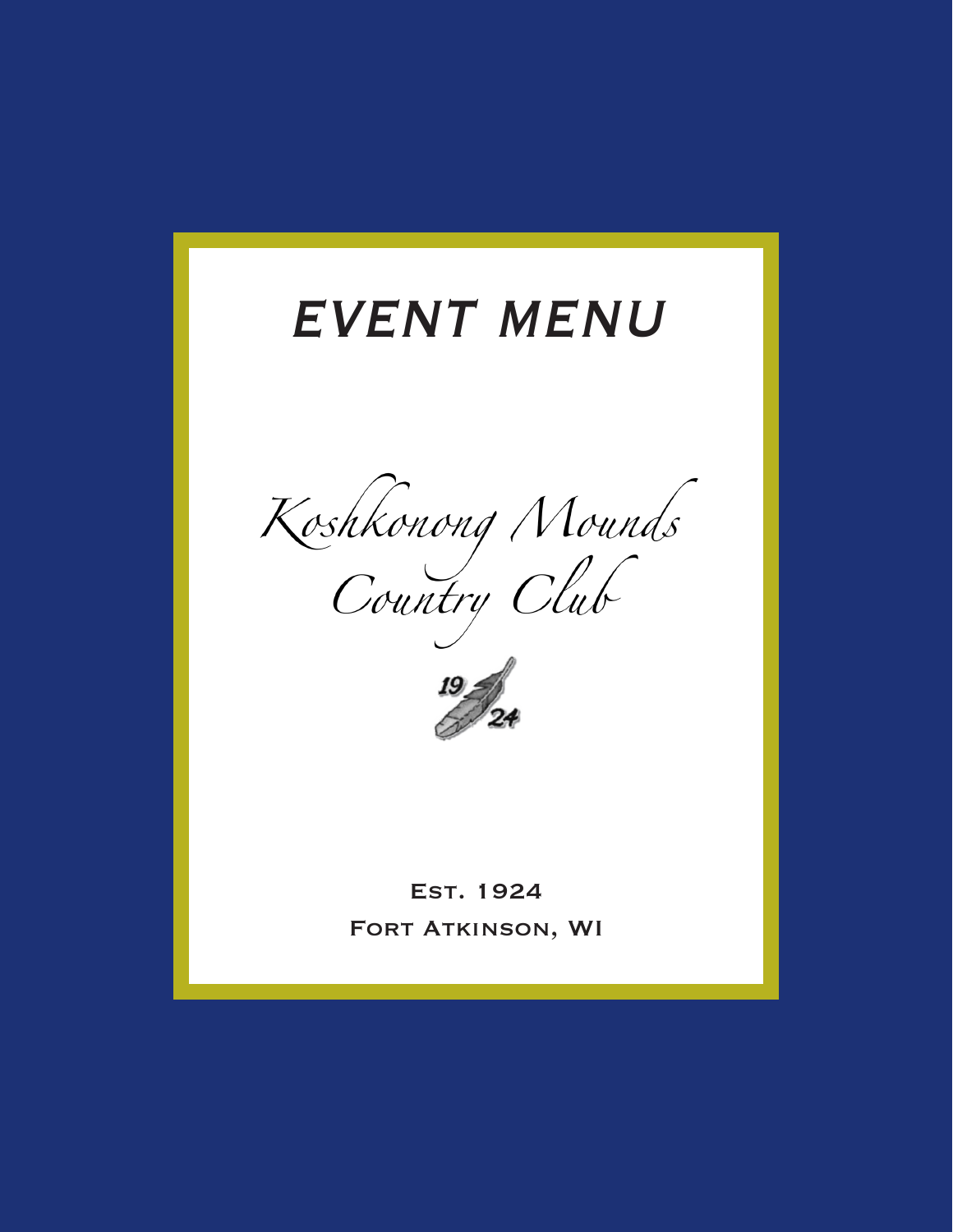

| <b>HORS D'OEUVRES</b> |  |
|-----------------------|--|
|                       |  |

Prices are per serving.

| 3.5                                            |
|------------------------------------------------|
| 3+                                             |
| З                                              |
| З                                              |
| 3.5                                            |
| З                                              |
| 3.5                                            |
| з                                              |
| З                                              |
| З                                              |
| з                                              |
| 4                                              |
| 3.5                                            |
| З                                              |
| З                                              |
| З                                              |
| 3.5                                            |
| 4                                              |
| <b>CHICKEN FLORENTINE PUFF PASTRIES</b><br>3.5 |
| З                                              |
| ASIAN SESAME TENDERLOIN SKEWERS<br>$\Delta$    |
|                                                |

## **MINI SLIDER SANDWICHES** ask for prices.

## Korean Chicken

Crispy chicken with sweet and spicy Asian sauce. Topped with honey and lime dressed arugula.

## House Cured Duck Bacon

Cured duck breast, dry aged with black pepper and spices. Served with garlic aioli, leafy greens and roma tomato.

### Chicken Salad

Fresh chopped chicken, garlic mayo, dried cranberries and walnuts.

### Jones BLT

Local double smoked bacon, fresh roma tomato and romaine lettuce. Served with smoked aioli.

## Classic Burger and Fries

Classic beef slider, served atop a waffle fry bun. American cheese, pickle, ketchup and yellow mustard.

### French Onion

Caramelized onion, Gruyere cheese, garlic mayo and crushed garlic croutons.

## **CHEF CARVING STATIONS**

Served with house-made sourdough and pretzel rolls and accompanied sauces.

- Pit Roasted Prime Rib
- Pepper Crusted Tenderloin
- Rosemary Pork Loin
- Roasted Turkey Breast
- Bourbon Glazed Ham

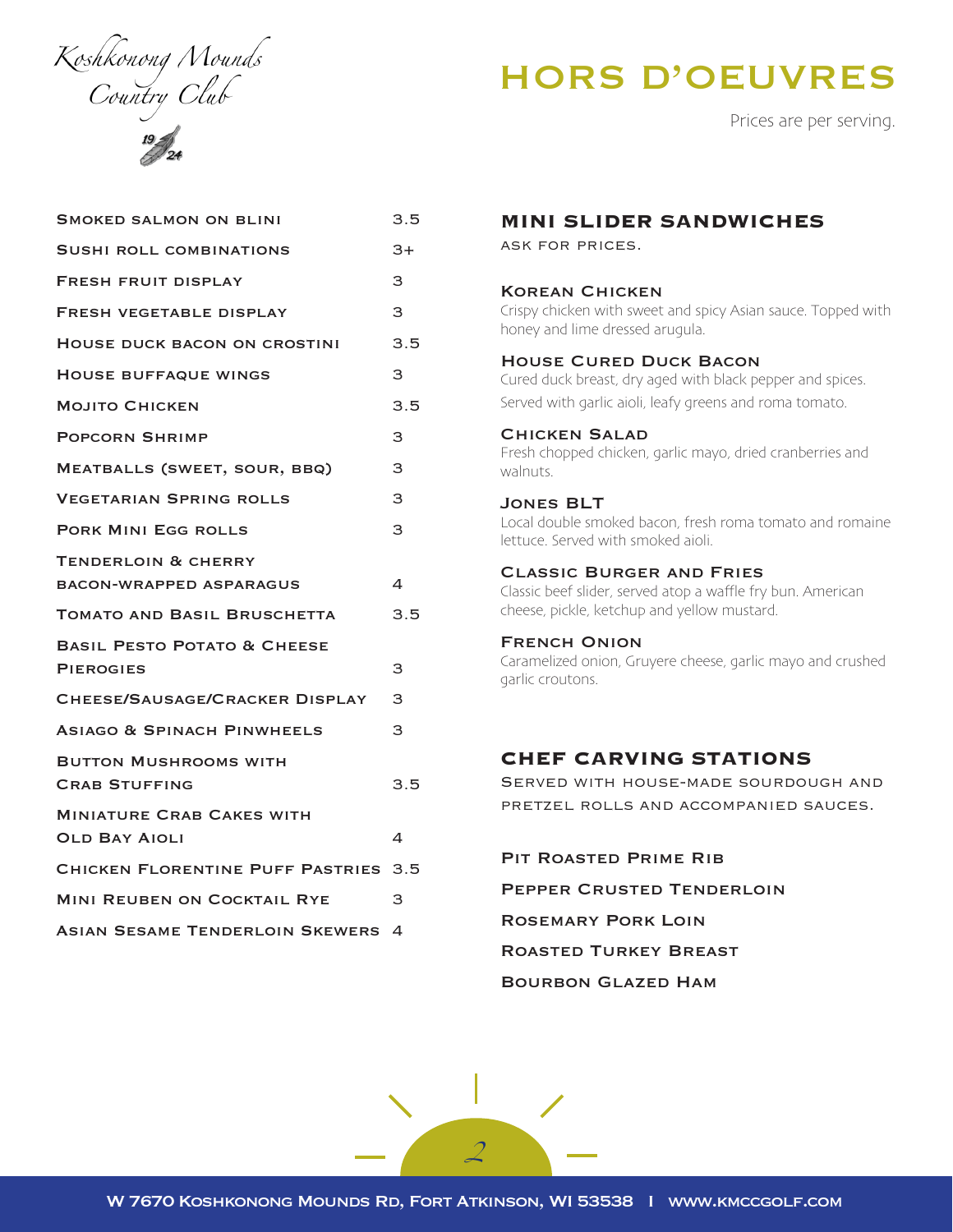

# PLATED DINNER ENTREÉS

Dinner entrées include fresh baked bread, salad with choice of dressing, & choice of two sides. Prices are based on a maximum of two entrée choices (not including kids' meals or vegetarian entrée); if an additional entrée is requested, \$1 will be added to all entrées.

| <b>SIGNATURE MARINATED BEEF TENDERLOIN</b>                                      | <b>CHICKEN BREAST KIEV</b> |                                                                                  |    |
|---------------------------------------------------------------------------------|----------------------------|----------------------------------------------------------------------------------|----|
| Merlot reduction                                                                | 22                         | Stuffed with butter and herbs                                                    | 19 |
| CHICKEN WITH ROSEMARY AND CRANBERRY                                             |                            | <b>CHICKEN BREAST CORDON BLEU</b>                                                |    |
| Topped with blue cheese butter                                                  | 19                         | Topped with Asiago cream sauce                                                   | 19 |
| <b>FIRE ROASTED PEPPER CHICKEN</b>                                              |                            | <b>CHICKEN FLORENTINE</b>                                                        |    |
| Parmesan sauce & feta cheese                                                    | 19                         | Spinach, heavy cream, crumbled bacon                                             | 18 |
| <b>CHICKEN MARSALA</b><br>Marsala wine reduction, fresh<br>portabella mushrooms | 19                         | <b>SALMON/COD OSCAR</b><br>Crab meat, bread crumbs, asparagus<br>and hollandaise | 22 |
| <b>ENCRUSTED BEEF LOIN STEAK</b>                                                |                            | <b>CENTER CUT ROSEMARY PORK LOIN</b>                                             |    |
| Kona coffee, sea salt, & cocoa                                                  | 22                         | With brandy-butter spiced apples                                                 | 18 |
| <b>STUFFED BLACK TIGER SHRIMP</b>                                               |                            | PIT-ROASTED BEEF PRIME RIB                                                       |    |
| Crab Stuffing & garlic butter sauce                                             | 22                         | Au-Jus, horseradish aioli                                                        | 28 |
| <b>CARIBBEAN BARBECUE PORK LOIN</b><br>Brushed with chimicurri sauce            | 19                         | <b>DRAGON ROLL SALMON</b><br>Salmon filet, Asian and sriracha aioli<br>and panko | 22 |

## SIDES

| <b>GARLIC MASHED</b>                                            | <b>TRADITIONAL MASHED POTATO WITH GRAVY</b> |  |  |  |
|-----------------------------------------------------------------|---------------------------------------------|--|--|--|
| <b>PARSLEY ROASTED RED POTATO</b>                               | <b>BAKED POTATO WITH SOUR CREAM</b>         |  |  |  |
| <b>RICE PILAF</b>                                               | <b>TARRAGON RICE WITH ALMONDS</b>           |  |  |  |
| <b>SEARED BEANS WITH CHERRY BACON TRADITIONAL HERB STUFFING</b> |                                             |  |  |  |
| <b>FRESH GREEN BEAN ALMANDINE</b>                               | <b>ISLAND BLENDED VEGETABLES</b>            |  |  |  |
| <b>CREAMED CORN WITH LEEKS</b>                                  | <b>SWEET CORN</b>                           |  |  |  |
| <b>ORANGE &amp; BROWN SUGAR GLAZED CARROTS</b>                  |                                             |  |  |  |
| <b>STUFFING WITH CRANBERRIES AND APPLES</b>                     |                                             |  |  |  |

## Want Something Special?

Our menus just scratch the surface of our capabilities. Have a special item or a prized family recipe in mind? Let us know, we can do it!

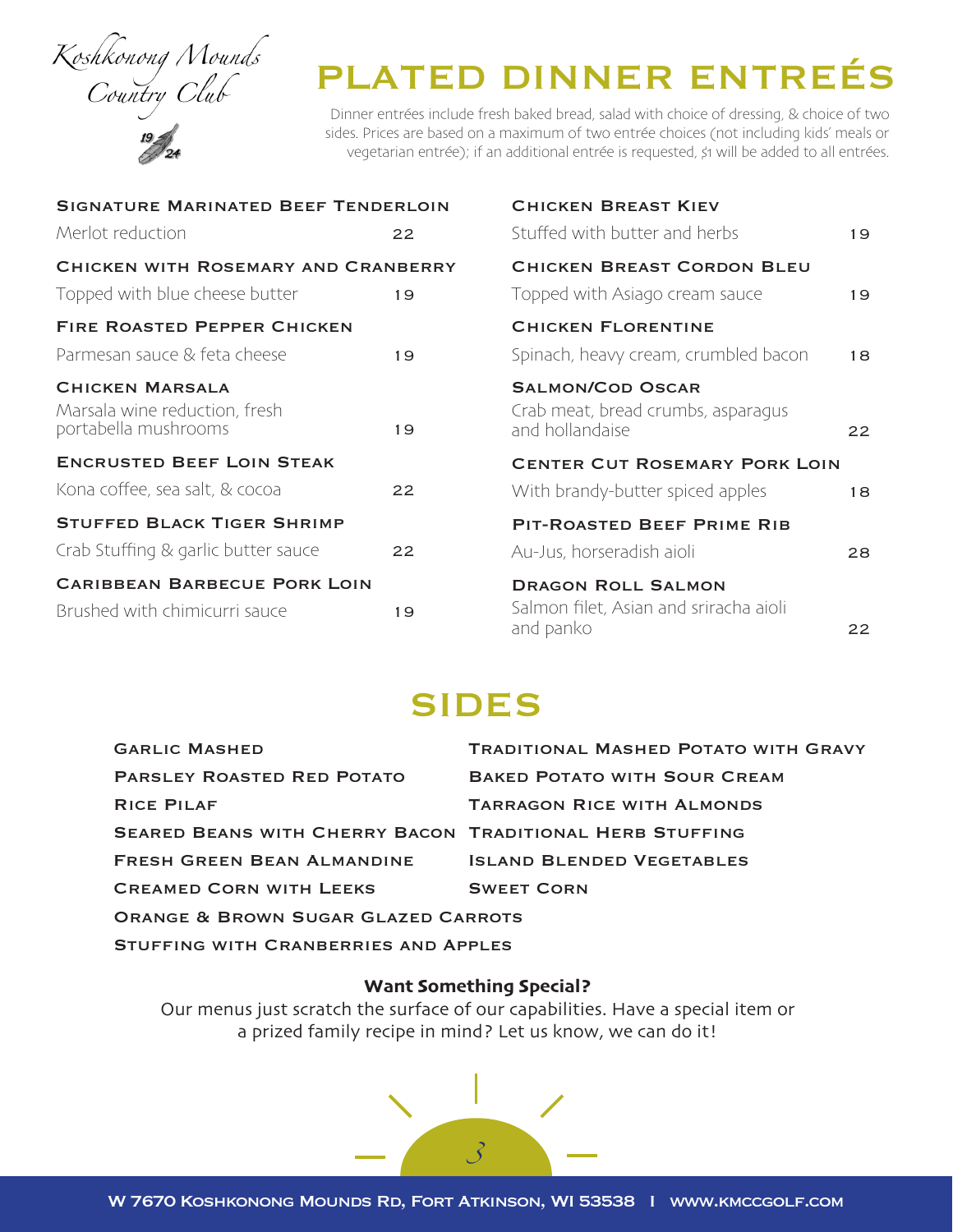

# BUFFET DINNER ENTREÉS

Includes choice of three sides, plated dinner salad and house made rolls & butter. Kids meals and other special meals will come plated.

## ONE ENTREÉ: 20 TWO ENTREÉS: 21.5 THREE ENTREÉS: 23

Carved Bourbon Glazed Ham Signature Baked Chicken Chicken Marsala Chicken Florentine Stuffed Manicotti Chicken Cordon Bleu Carved Rosemary Pork Loin Mojito Mint Chicken Chicken Portabella Salisbury Steak Margarita Chicken Fireball Whiskey Chicken Caribbean Rubbed Pork Loin Baked Cod Almondine Fire Roasted Pepper Chicken

## SIGNATURE ENTREÉS (Add 2.00)

Salmon Oscar Beef Tenderloin with Merlot Sauce

Kona Coffee and Cocoa Rubbed Steak Rosemary Chicken with Bleu Cheese Butter Cured Duck Breast with Tart Cherry Reduction

# LATE NIGHT SNACKS

Prices are per serving unless specified.

Pizza Buffet (assorted varieties) 4 Cured Smoked Salmon on Blini 4

Signature Barbecue Meatballs 3 All Local Cheese Display 4

- 
- Sushi Roll Combinations 3+ Cheese, Sausage and Cracker Display 3

Blue Cheese and Cranberry Flatbread with Fresh Rosemary 3.5

Assorted Ham and Turkey Slider Sandwiches 3.5

## Late Night Indoor Smores Bar

Everything you need to build the ultimate smore, including the fire! ASK FOR QUOTE.

## DESSERTS

Assorted Cheesecakes (guests choose tableside)

New York vanilla, cherry, turtle and Oreo 5

## Layered Cream Sponge Cake

Strawberry, Lemon or Tiramisu 5

WARM BISTRO SPOON CAKE WITH CHOCOLATE FUDGE DRIZZLE 6

*4*